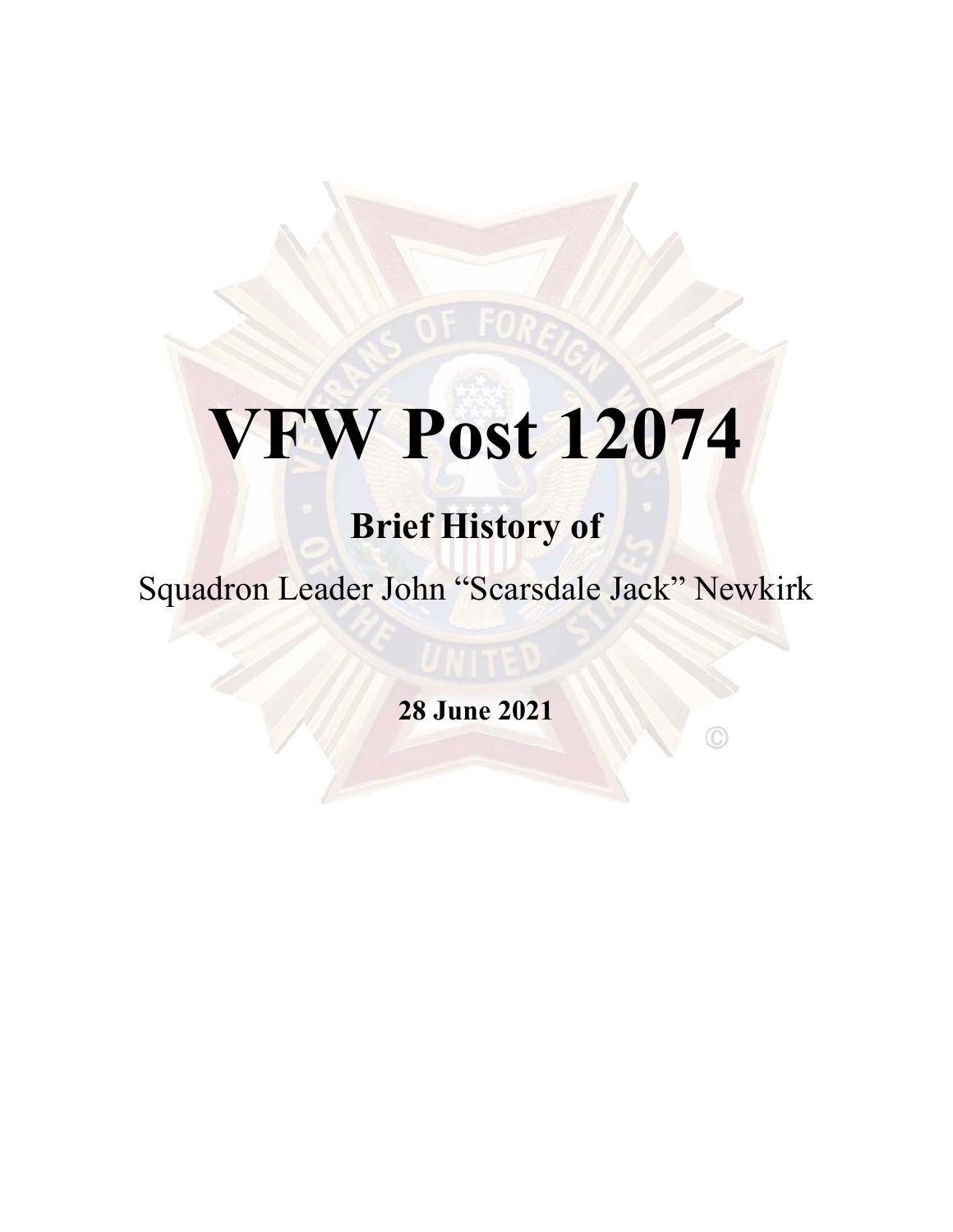#### **A Brief History of Scarsdale Jack Newkirk**

John Van Kuren Newkirk, known as "Scarsdale Jack," was a fighter pilot for the world‐famous Flying Tigers. Born on 15 October 1913 in New York, he joined the Navy in 1938, earned his wings in 1939, and was assigned to the USS Yorktown at Pearl Harbor. In June of 1941, World War II was in full swing in Europe and China, yet America was still neutral. As a new Navy aviator, Newkirk was barred by regulations from getting married. When approached by a retired Navy commander about flying for the newly formed American Volunteer Group—later to become known as the Flying Tigers—Newkirk signed a one-year contract for a salary of \$600 per month, resigned his U.S. Navy commission, and married his fiancée.<sup>1</sup>

As it looked like the U.S. might soon be at war with Japan, the West Point Military History states… "American Planners recognized the advantage of having China's manpower and geographic position in friendly hands. As a neutral country, the U.S. could only extend financial loans to Chiang Kai-shek's Nationalist government.<sup>"2</sup> The history continues to explain the overall situation in Southeast Asia at the time:

"In September 1940, Japan became a member of the Axis and forced the Vichy Government, into granting her the right to occupy northern Indochina. This left the Burma Road as China's only remaining transportation link to the western powers.

The passage of the Lend-Lease Act on March 31, 1941 placed the United States in a better position to support China. The Chinese lend‐lease program provided for equipping 30 Chinese divisions, establishing a 500‐plane air force and maintaining a line of communications to China.



*Newkirk (Left) and others in a publicity shot*

The most immediate help came from the 'Flying Tigers' or The American Volunteer Group was a civilian organization (AVG). The United States agreed to supply, maintain and operate the American Volunteer Group requested by Chiang in October 1940. Colonel Clair Chennault, an American citizen who had become a Colonel in the Chinese Air Force after his retirement from the Army Air Corps in 1938, was commander of the AVG. By the summer of 1941, 101 American pilots arrived in China under a one‐year contract; one hundred [obsolete] P-40s were obtained from the British. The AVG was part of the Chinese Air Force until the United States entered the war."**<sup>3</sup>**

Newkirk was part of the Greatest Generation ‐ "When love of country was almost greater than love of family or anything else."<sup>4</sup> Along with thousands of others, he volunteered for service in the coming conflict.

<sup>1</sup> Wikipedia https://en.wikipedia.org/wiki/Jack\_Newkirk Accessed December 2020

<sup>2</sup> The West Pont Military History Series, The Second World War Asia and the Pacific. Thomas E. Griess, Editor, pages. 207‐209 3 Ibid

<sup>4</sup> Bogle p.11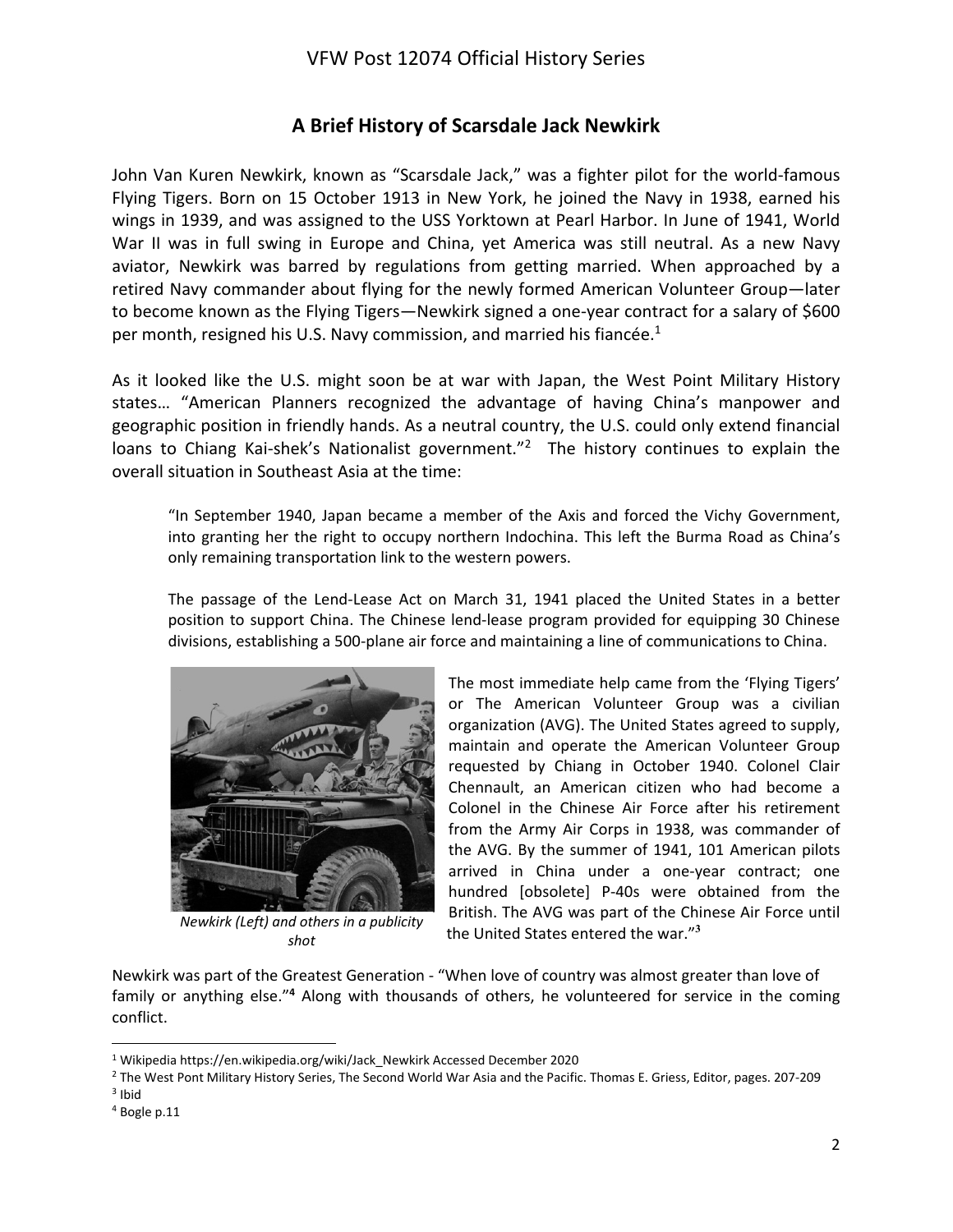Newkirk was the squadron leader of the 2nd Squadron "Panda Bears" in Burma. The Panda Bears shared the air defense of Rangoon with two British squadrons. In January 1942, Newkirk and three of his pilots flew into Japanese‐occupied Thailand and attacked an enemy airfield in Tak, about 170 miles south of Chiang Mai City. Newkirk is credited with shooting down three enemy fighters protecting the field while his men destroyed aircraft on the ground. Military historian C. Douglas Sterner suggests this may have been the first planned American offensive mission of World War II.**<sup>5</sup>** Newkirk shot down three more enemy fighters in separate engagements later in January 1942. His aircraft was shot up on the third engagement forcing an emergency landing.

The Smithsonian History of Aviation Series about the flying Tigers provides the following account of the Newkirk's historic mission:

"After the Japanese raid on Magwe, Burma, that destroyed 20 American Volunteer Group and British squadron airplanes, Chennault ordered a counterstrike on the Japanese airbases at Chiang Mai and Lamphun. For the mission, he selected ten of his best at Kunming. They include six Adam & Eves – Bob Neale, Greg Boyington, Charlie Bond, Mac McGarry, Ed Rector, and Bill Bartling - who would fly to Chiang Mai and strafe the Japanese Air Force headquarters in Southeast Asia. Meanwhile, four Panda Bears – Jack Newkirk, Whitely Lawlor, Hang Geselbracht, and Buster Keeton – would attack Lamphun to the South."<sup>6</sup>

They flew two hours from Wu Chia Ba to Loiwing, where they landed "on a runway carved out of a hillside."<sup>7</sup> The following evening they flew to Namsang, Burma to stay overnight and stage for their dawn raid. Future movie star Buster Keeton wrote in his diary, "our mission which to my way of thinking is the most dangerous undertaking the A.V.G. has done, going 120 miles into enemy territory where if you have to force-land and the Japs don't get you the jungle will."<sup>8</sup> These men knew no search or rescue was coming if they were shot down.



*The Flying Tigers scramble to their planes*

 $8$  Ibid

<sup>&</sup>lt;sup>5</sup> Wikipedia https://en.wikipedia.org/wiki/Jack\_Newkirk Accessed December 2020

<sup>6</sup> Smithsonian History of Aviation Series Flying Tigers; Claire Chennault and the American Volunteer Group, Danial Ford c. 1956

 $<sup>7</sup>$  Ibid</sup>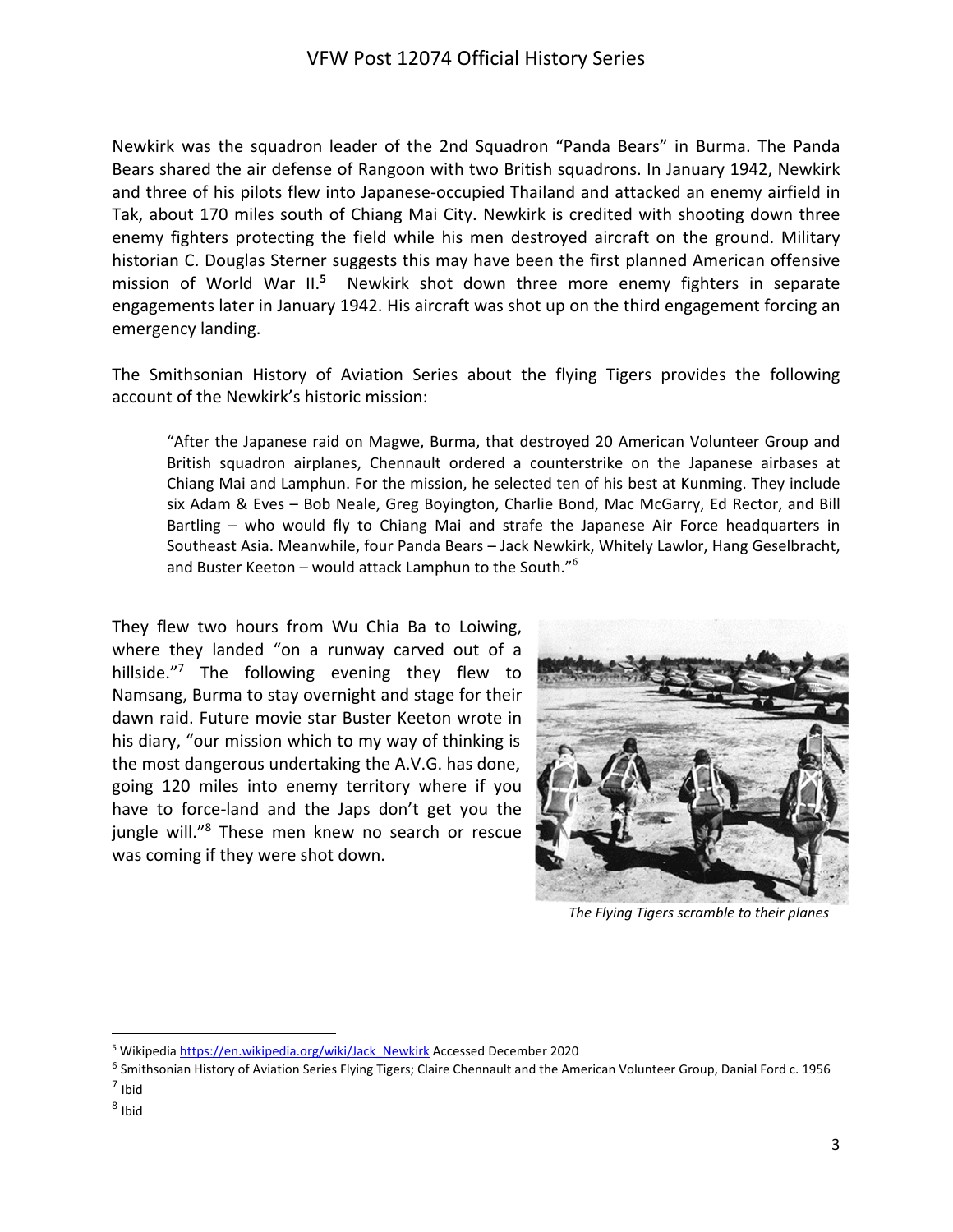Taking off at 0545 on 24 March 1942, Newkirk led a mission into occupied Chiang Mai Province. Newkirk's flight of four aircraft piloted by Whitey Lawlor, Hank Geselbracht, and Buster Keeton, "set off for Thailand without waiting for the form-up over Namsang."<sup>9</sup>

The Smithsonian history continues:

"They flew on instruments until they reached Chiang Mai at about 7 A.M., by which time they could make out objects on the ground below them, but not off to the sides. By the same token, they could not be seen from the ground which was the logic behind the timing of the raid.

Newkirk tarried long enough to strafe the Chiang Mai railroad station ‐ an astonishing breach of discipline, like poking a stick into a hornet's nest before his friends came along. Flying on, he found Lamphun but saw only a row of buildings that might have been warehouses or barracks. He laced them with incendiary bullets. So did Hank Geselbracht and Whitey Lawlor, but Buster Keeton decided to save his ammunition for a better target. Newkirk then scouted some auxiliary fields, but they were empty. At the third and largest field, the Panda Bears strafed more buildings, after which Newkirk turned north with the apparent intention of joining the Adam & Eves at Chiang Mai.

In his combat report, Geselbracht told what happened next: The next target we dove on were two vehicles on the road south of [Chiang Mai]. Newkirk dove and fired and as he cleared the target I began to fire. I saw a flash of flames beyond the target and looked for Newkirk after my run. I realized he had crashed causing the flash. I pulled up and continued to the north on the way home."<sup>10</sup>

Newkirk's aircraft crashed in a ball of flames, and he was killed instantly close to Lamphun. It was believed at the time that Newkirk's plane was hit by ground fire. Still, later investigations, including discussions with eyewitnesses, raised the possibility that Newkirk may have inadvertently hit a tree.

"Keeton also saw the explosion, and like Geselbracht, did not at first understand its cause. 'As I pulled up to the right,' he wrote in his diary, 'I noticed a large flame of fire burst up on that field to the right of me. The fire spread along the field for 100 or 150 yards. Thinking Jack and Gesel had set fire to some oil dumps and not seeing anything to shoot at I proceed to follow Lawlor.'

Newkirk was one of the immortals, the 'Scarsdale Jack' of many upbeat dispatches from Rangoon. He died in a fire ball that skittered and bounce and smeared itself along the ground ‐ a napalm canister with a man inside. Then the Allison engine broke loose and rolled 300 yards farther. Whitely Lawlor identified the vehicle upon which Newkirk had been firing, and which probably shot him down, as a Japanese armored car."<sup>11</sup>

<sup>&</sup>lt;sup>9</sup> Smithsonian History of Aviation Series Flying Tigers; Claire Chennault and the American Volunteer Group, Danial Ford c. 1956

 $10$  Ibid

 $11$  Ibid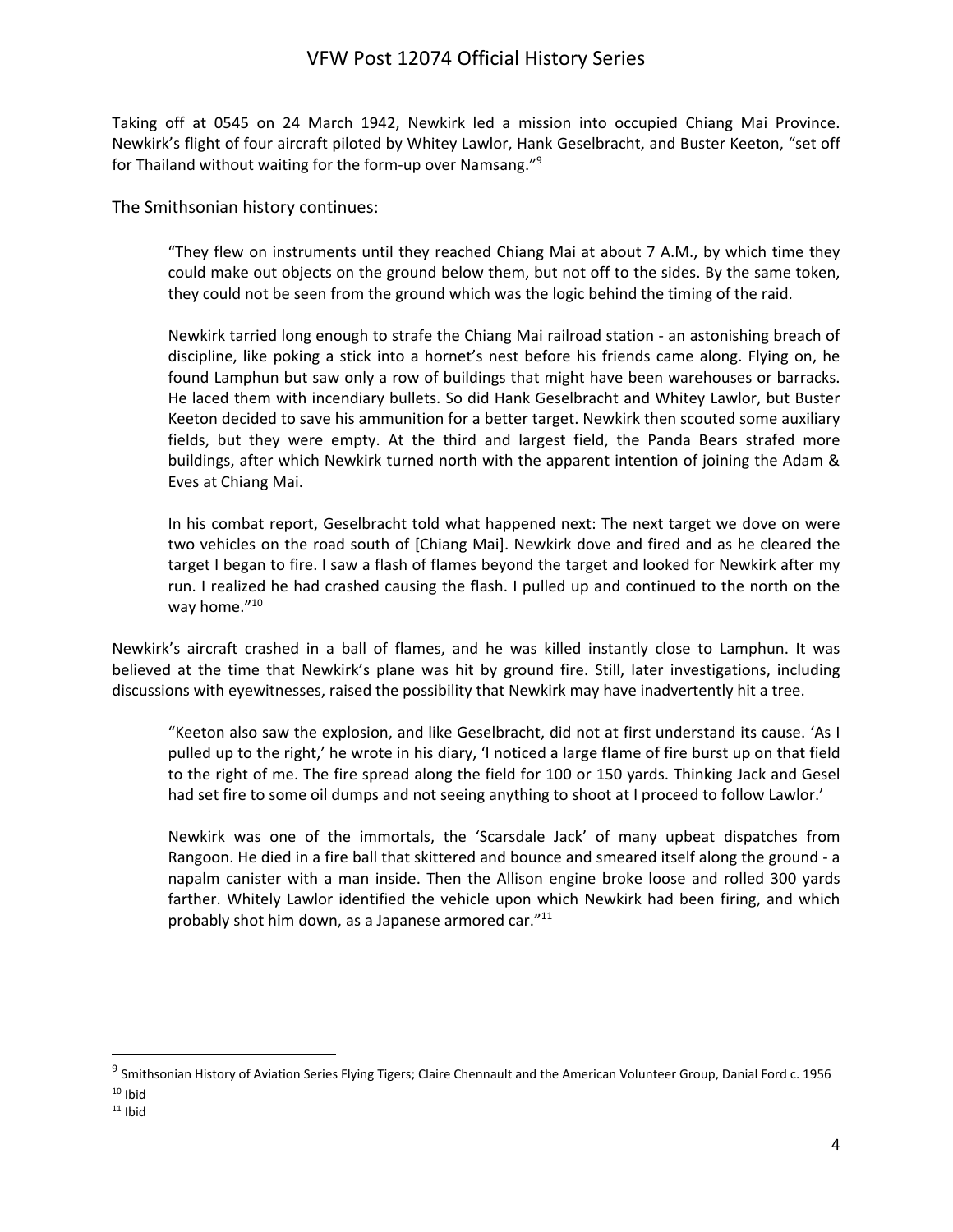Meanwhile, the Adam's and Eves made several passes over the Airfield at Chiang Mai, catching many Japanese aircraft on the ground lined up wingtip to wingtip.

"Starved as they had recently been for good news from Burma, American newspapers hailed the Chiang Mai raid as a magnificent victory while playing down the disaster of Magwe. Even the *New York Times* gave the Adam & Eves top billing next morning spread across four columns: U.S. FLIERS IN BURMA SMASH 40 PLANES…

The *Times* gave special attention to Jack Newkirk, whose portrait (in navy uniform) accompanied the story. Newkirk was described as a Tom Sawyerish lad who had impaled a sheriff with an arrow, and who has received his Eagle Scout badge from Admiral Richard Byrd, the Antarctic explorer. In Burma, the story continued, the British had awarded him the Distinguished Service Order for destroying twenty‐five enemy aircraft (Actually, the decoration was the Distinguished Flying Cross. Newkirk's score stood at ten and one-half planes-and some AVG pilots doubted those.)

In the end, Chennault settled on 15 planes destroyed as a reasonable tally for the Adam & Evers at Chiang Mai. The credit was shared by the six pilots taking part, including the top cover…

In truth, Chiang Mai was not a victory. The 64th Sentai lost only three Hayabusas that Tuesday morning. Ten fighters were damaged  $-$  four of them seriously  $-$  but the Japanese mechanics were as industrious as their counterparts in the AVG, and by noon they had eleven planes fit to fly. $^{\prime\prime}$ <sup>12</sup>



Although the mission did not achieve its tactical objectives, it appears to have been a significant psychological victory for a country with very little good news coming from the Asian theater of war.

Newkirk was posthumously awarded the British Distinguished Flying Cross in 1943 and the U.S. Distinguished Flying Cross in 2007. If Newkirk's war-time service had been with the U.S. Military, his credited kills would have qualified him as an Air Ace, and he would have received a Purple Heart Medal.

*The Cenotaph Memorial to Scarsdale Jack Newkirk and the Flying Tigers, Chiang Mai*

<sup>&</sup>lt;sup>12</sup> Smithsonian History of Aviation Series Flying Tigers; Claire Chennault and the American Volunteer Group, Danial Ford c. 1956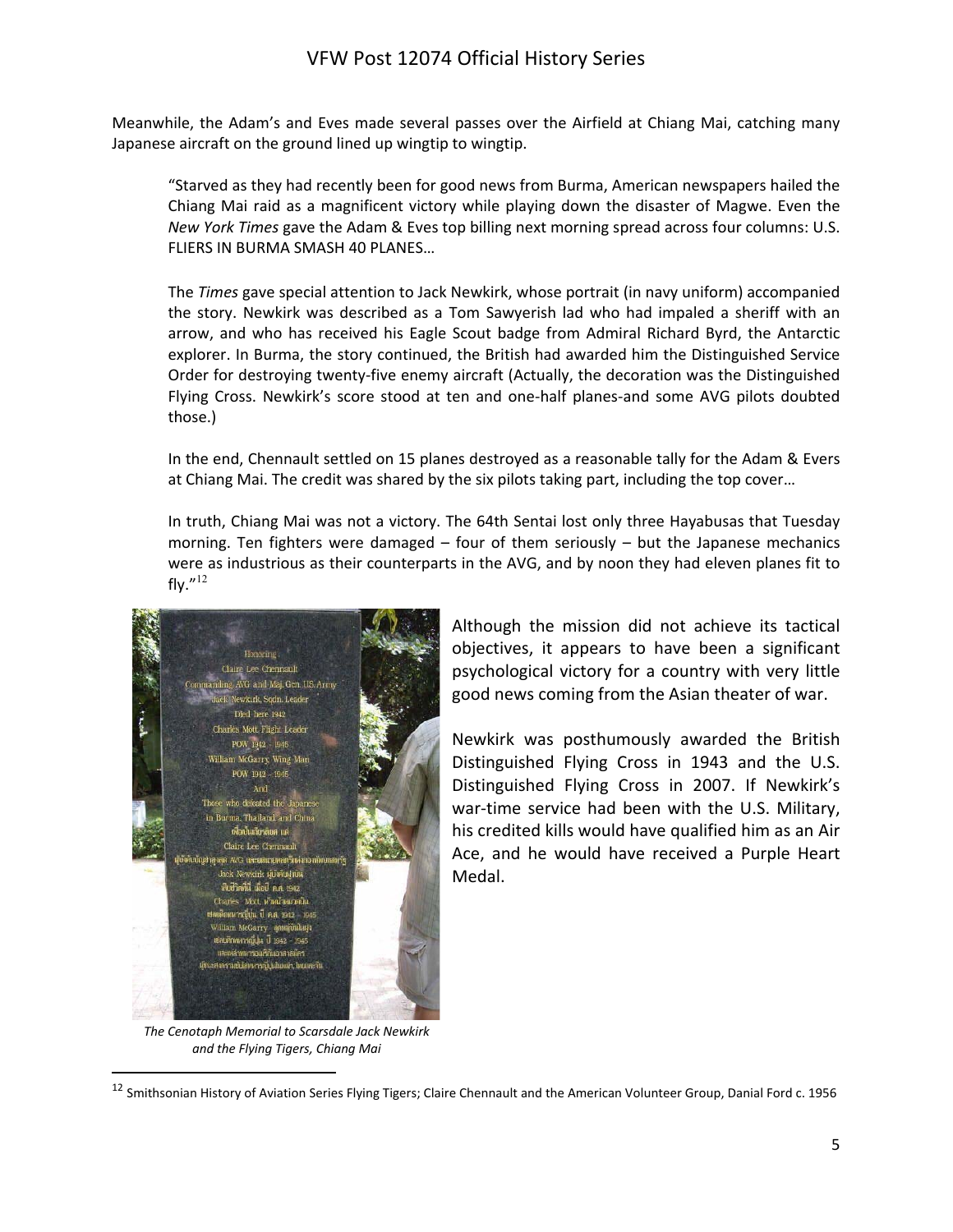#### **Images of Jack Newkirk**



### **The Flying Tigers** Raid on Chiang Mai and Lamphun March 24 1942

Squadron Leader John ("Scarsdale Jack")<br>Van Kuren Newkirk, AVG 2nd Squadron<br>"Panda Bears". On March 24, 1942, as six<br>Tomahawk P-40s of the AVG 1st (Adam & Eves) squadron was attacking the IJAAF 64th Hayabusa Sentai (Falcon Air Regiment) at Chiang Mai airfield, Jack Newkirk was leading his 2nd squadron (Panda Bears) flight of<br>four Tomahawk P-40s to their designated target at Lampang. Near the railroad bridge on the<br>Mae Kuang River, Lamphun, Newkirk dove to Mae Kuang River, Lamphun, Newkirk dove to<br>strafe what appeared to be two Japanese<br>armoured vehicles, in fact, they were oxcarts<br>armoured vehicles, in fact, they were oxcarts<br>to the road and his right with was flying very l





hometown of Scarsdale, New York. By the time of his death Newkirk had achieved "ace" status. In August 1943, the British awarded him posthumously the Distinguished Flying Cross for his role in the defense of Burma. "Scarsdale Jack" Newkirk was turned into a comic book hero in the August 1942 editions of both Wings Comics and Zip Comics.

William ("Black Mac") McGarry, Wingman, AVG 1st Squadron "Adam & Eves"<br>On March 24, 1942, ten Tomahawk P-40s of the AVG 1st and 2nd Pursuit Squadrons attacked the IJAAF 64th Hayabusa Sentai (Falcon Air Regiment)<br>at Chiang Mai airfield. Wingman Bill "Black Mac" McGarry, his Tomahawk damaged by anti aircraft fire, attempts to return to the RAF airfield at Namsang, Burma. His P-40 cannot make it, and he bails out over the jungle at Ban Mok Cham Pae, northwest of Mae Hong Son city, landing safely in a<br>clearing. After a few weeks in the jungle, McGarry is captured by the Thai police, and interned in a compound on the grounds of Thammasat University, Bangkok.



G 1st St Wingman Willia<br>Adam & Eves\*



With the help of the Seri (Free) Thai, McGarry escaped on 14<br>April, 1945. The OSS flew him to Ceylon and he eventually returned<br>to the AVG in Kunming. The wreck of McGarry's P-40 was discovered in 1991. It is located now at the Tango<br>Squadron Museum, RTAF Wing 41, Chiang Mai.



irry's Tomanawk P-40 r<br>IFTAF Winn 41. Chiang

*U.S. Consulate Placard Honoring Scarsdale Jack Newkirk and the Flying Tigers.*